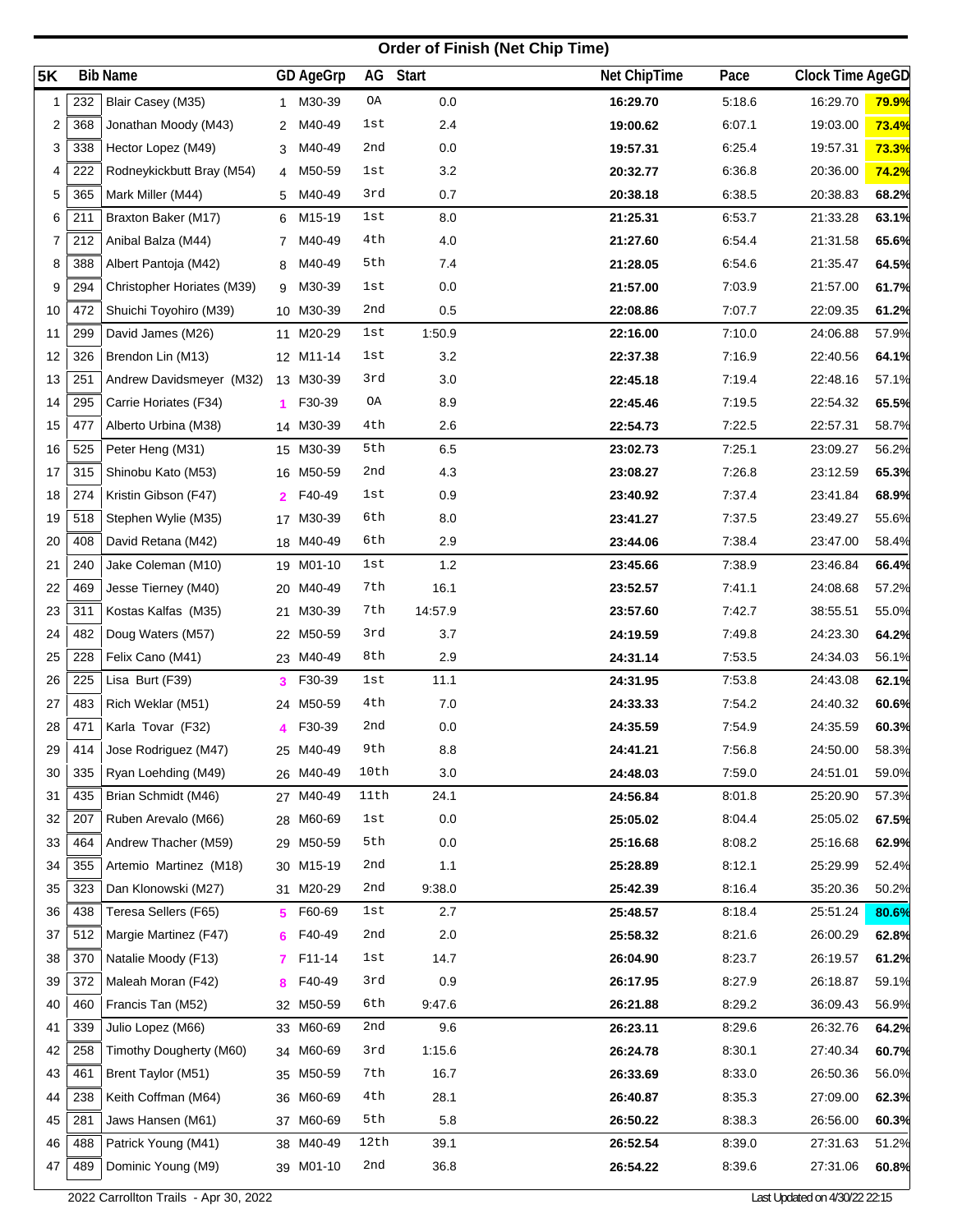| 48 | 262 | Oliver Enge (M12)        |    | 40 M11-14 | 2nd  | 39.5    | 26:55.42 | 8:40.0  | 27:34.92 | 55.2% |
|----|-----|--------------------------|----|-----------|------|---------|----------|---------|----------|-------|
| 49 | 480 | Eliseo Vasquez (M29)     | 41 | M20-29    | 3rd  | 0.0     | 27:05.00 | 8:43.0  | 27:05.00 | 47.7% |
| 50 | 506 | Keith Marshall (M39)     |    | 42 M30-39 | 8th  | 41.1    | 27:05.03 | 8:43.0  | 27:46.15 | 50.0% |
| 51 | 220 | Daniel Boudrot (M46)     |    | 43 M40-49 | 13th | 9.8     | 27:06.20 | 8:43.4  | 27:16.01 | 52.7% |
| 52 | 278 | Gari Gonzalez (F52)      | 9  | F50-59    | lst  | 44.1    | 27:12.63 | 8:45.5  | 27:56.77 | 63.8% |
| 53 | 268 | Roderick Frazier (M29)   |    | 44 M20-29 | 4th  | 56.8    | 27:32.67 | 8:51.9  | 28:29.45 | 46.9% |
| 54 | 519 | Mercedes Perez (F35)     | 10 | F30-39    | 3rd  | 6.5     | 27:35.90 | 8:53.0  | 27:42.43 | 54.2% |
| 55 | 297 | Jose Iglesias (M59)      |    | 45 M50-59 | 8th  | 7:26.2  | 27:38.18 | 8:53.7  | 35:04.39 | 57.5% |
| 56 | 282 | Aaliyah Haqq (F44)       | 11 | F40-49    | 4th  | 14.3    | 27:40.28 | 8:54.4  | 27:54.62 | 57.2% |
| 57 | 284 | Ally Harrison (F17)      |    | 12 F15-19 | 1st  | 26.6    | 27:56.68 | 8:59.7  | 28:23.30 | 54.1% |
| 58 | 267 | Michelle Fowers (F48)    | 13 | F40-49    | 5th  | 1.7     | 28:05.85 | 9:02.6  | 28:07.56 | 58.8% |
| 59 | 277 | Rick Gonzalez (M53)      |    | 46 M50-59 | 9th  | 43.6    | 28:13.12 | 9:05.0  | 28:56.71 | 53.6% |
| 60 | 344 | Christopher Marks (M41)  |    | 47 M40-49 | 14th | 17.5    | 28:16.69 | 9:06.1  | 28:34.18 | 48.6% |
| 61 | 239 | Kyle Coleman (M43)       |    | 48 M40-49 | 15th | 0.9     | 28:18.36 | 9:06.7  | 28:19.31 | 49.3% |
| 62 | 233 | David Cassard (M64)      | 49 | M60-69    | 6th  | 16.1    | 28:22.93 | 9:08.1  | 28:39.00 | 58.6% |
| 63 | 409 | Gabriela Retana (F36)    |    | 14 F30-39 | 4th  | 44.6    | 28:26.55 | 9:09.3  | 29:11.13 | 52.8% |
| 64 | 413 | Raymond Rico (M39)       |    | 50 M30-39 | 9th  | 51.6    | 28:38.22 | 9:13.0  | 29:29.83 | 47.3% |
| 65 | 406 | Annette Reese (F62)      |    | 15 F60-69 | 2nd  | 22.0    | 28:40.61 | 9:13.8  | 29:02.59 | 69.4% |
| 66 | 463 | Angela Terry-Boggs (F58) |    | 16 F50-59 | 2nd  | 13.1    | 28:41.71 | 9:14.2  | 28:54.85 | 65.5% |
| 67 | 424 | Emma Saleh (F16)         |    | 17 F15-19 | 2nd  | 9:25.5  | 29:09.91 | 9:23.2  | 38:35.37 | 52.5% |
| 68 | 481 | Lourdes Vazquez (F34)    |    | 18 F30-39 | 5th  | 11.2    | 29:11.75 | 9:23.8  | 29:23.00 | 51.1% |
| 69 | 235 | Manuel Chavez (M27)      |    | 51 M20-29 | 5th  | 14.6    | 29:12.14 | 9:24.0  | 29:26.70 | 44.2% |
| 70 | 266 | Jedd Fowers (M51)        |    | 52 M50-59 | 10th | 2.5     | 29:17.27 | 9:25.6  | 29:19.72 | 50.8% |
| 71 | 208 | Ricardo Arrocha (M29)    |    | 53 M20-29 | 6th  | 12.6    | 29:17.31 | 9:25.6  | 29:29.95 | 44.1% |
| 72 | 398 | Bianca Perez (F9)        | 19 | F01-10    | lst  | 20.9    | 29:18.09 | 9:25.9  | 29:38.96 | 59.9% |
| 73 | 508 | Sophia Perez (F16)       | 20 | F15-19    | 3rd  | 21.2    | 29:18.79 | 9:26.1  | 29:39.97 | 52.2% |
| 74 | 507 | Michael Chappel (M63)    | 54 | M60-69    | 7th  | 15.6    | 29:19.64 | 9:26.4  | 29:35.25 | 56.2% |
| 75 | 491 | Andy Barbosa (M45)       |    | 55 M40-49 | 16th | 26.5    | 29:24.95 | 9:28.1  | 29:51.47 | 48.2% |
| 76 | 261 | Robert Egnatchik (M34)   |    | 56 M30-39 | 10th | 39.6    | 29:48.35 | 9:35.6  | 30:27.95 | 44.0% |
| 77 | 269 | Nancy Friemel (F42)      | 21 | F40-49    | 6th  | 30.4    | 29:51.45 | 9:36.6  | 30:21.88 | 52.1% |
| 78 | 416 | Rachel Roman (F17)       |    | 22 F15-19 | 4th  | 7.3     | 29:51.64 | 9:36.7  | 29:58.95 | 50.6% |
| 79 | 396 | Oscar Perez (M43)        |    | 57 M40-49 | 17th | 28.9    | 29:53.60 | 9:37.3  | 30:22.47 | 46.7% |
| 80 | 309 | Taylor Jones (F29)       |    | 23 F20-29 | lst  | 20.3    | 30:00.36 | 9:39.5  | 30:20.63 | 49.3% |
| 81 | 310 | Bradley Jones (M29)      |    | 58 M20-29 | 7th  | 20.0    | 30:01.04 | 9:39.7  | 30:21.05 | 43.0% |
| 82 | 470 | Clay Timmons (M60)       |    | 59 M60-69 | 8th  | 54.2    | 30:08.87 | 9:42.2  | 31:03.07 | 53.2% |
| 83 | 467 | Burns Thacker (M47)      |    | 60 M40-49 | 18th | 28.0    | 30:12.01 | 9:43.2  | 30:40.00 | 47.7% |
| 84 | 492 | Erick Perez (M28)        |    | 61 M20-29 | 8th  | 23.9    | 30:14.09 | 9:43.9  | 30:38.00 | 42.7% |
| 85 | 459 | January Swiderski (F36)  |    | 24 F30-39 | 6th  | 45.4    | 30:26.13 | 9:47.8  | 31:11.48 | 49.3% |
| 86 | 501 | London Yarbrough (M11)   |    | 62 M11-14 | 3rd  | 43.0    | 30:26.89 | 9:48.0  | 31:09.92 | 50.2% |
| 87 | 354 | Irma Martinez (F42)      |    | 25 F40-49 | 7th  | 4.9     | 30:40.24 | 9:52.3  | 30:45.10 | 50.7% |
| 88 | 314 | Evans Kangethe (M15)     |    | 63 M15-19 | 3rd  | 3.9     | 30:48.20 | 9:54.9  | 30:52.12 | 45.2% |
| 89 | 236 | Joseph Chi (M33)         |    | 64 M30-39 | 11th | 14:40.3 | 31:11.32 | 10:02.3 | 45:51.61 | 41.8% |
| 90 | 318 | Katherine Kilgore (F11)  |    | 26 F11-14 | 2nd  | 31.1    | 31:11.95 | 10:02.5 | 31:43.08 | 53.3% |
| 91 | 412 | Korrah Reyes (F21)       |    | 27 F20-29 | 2nd  | 5.0     | 31:41.13 | 10:11.9 | 31:46.15 | 46.7% |
| 92 | 221 | Roxanne Boudrot (F45)    |    | 28 F40-49 | 8th  | 9.2     | 31:53.47 | 10:15.9 | 32:02.66 | 50.1% |
| 93 | 447 | Lindsey Staley (F30)     | 29 | F30-39    | 7th  | 14.3    | 31:53.66 | 10:15.9 | 32:07.91 | 46.4% |
| 94 | 485 | Jill White (F61)         | 30 | F60-69    | 3rd  | 24.2    | 31:55.63 | 10:16.6 | 32:19.87 | 61.4% |
| 95 | 432 | Lauren Sanchez (F28)     |    | 31 F20-29 | 3rd  | 27.5    | 31:57.06 | 10:17.0 | 32:24.57 | 46.3% |
| 96 | 223 | Randy Bulloch (M45)      |    | 65 M40-49 | 19th | 27.0    | 32:02.42 | 10:18.8 | 32:29.46 | 44.2% |
|    |     |                          |    |           |      |         |          |         |          |       |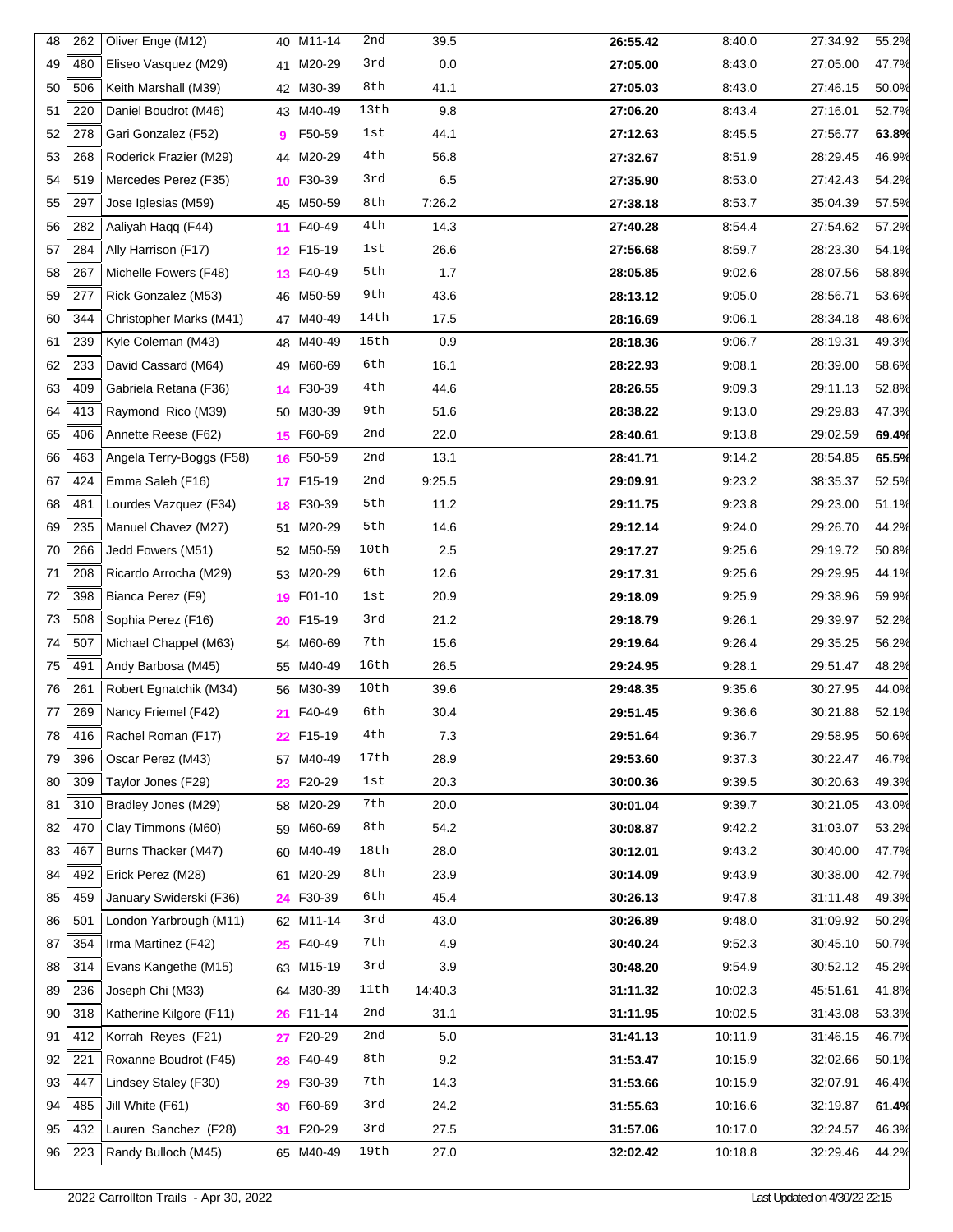| 97  | 516 | Victor Buigrd (M34)        |    | 66 M30-39 | 12th | 47.8    | 32:18.52 | 10:24.0 | 33:06.37 | 40.6% |
|-----|-----|----------------------------|----|-----------|------|---------|----------|---------|----------|-------|
| 98  | 324 | Katherine Lawton (F40)     | 32 | F40-49    | 9th  | 1:46.5  | 32:22.97 | 10:25.4 | 34:09.43 | 47.3% |
| 99  | 263 | Kenneth Falor (M44)        |    | 67 M40-49 | 20th | 1:45.7  | 32:23.92 | 10:25.7 | 34:09.66 | 43.4% |
| 100 | 484 | Gary White (M64)           |    | 68 M60-69 | 9th  | 24.0    | 32:30.76 | 10:27.9 | 32:54.72 | 51.1% |
| 101 | 381 | Paula Olson (F54)          | 33 | F50-59    | 3rd  | 4.1     | 32:35.70 | 10:29.5 | 32:39.76 | 54.6% |
| 102 | 330 | Tammy Lipper (F51)         | 34 | F50-59    | 4th  | 1:01.9  | 32:46.92 | 10:33.1 | 33:48.82 | 52.3% |
| 103 | 229 | Chris Cantrell (F68)       | 35 | F60-69    | 4th  | 49.1    | 32:46.93 | 10:33.1 | 33:36.04 | 66.5% |
| 104 | 497 | Alex Rodriguez (M45)       |    | 69 M40-49 | 21th | 11.5    | 32:47.84 | 10:33.4 | 32:59.37 | 43.2% |
| 105 | 496 | Sanjay Naik (M54)          |    | 70 M50-59 | 11th | 11.3    | 32:47.88 | 10:33.4 | 32:59.17 | 46.5% |
| 106 | 245 | Maria Jobel Cuevas (F44)   | 36 | F40-49    | 10th | 13.8    | 32:48.73 | 10:33.7 | 33:02.51 | 48.2% |
| 107 | 490 | Jennifer Loehding (F49)    | 37 | F40-49    | 11th | 28.9    | 32:51.03 | 10:34.4 | 33:19.89 | 50.9% |
| 108 | 443 | Melanie Sparks (F61)       | 38 | F60-69    | 5th  | 24.8    | 32:52.17 | 10:34.8 | 33:17.00 | 59.7% |
| 109 | 348 | Pierce Marten (F13)        | 39 | F11-14    | 3rd  | 52.9    | 32:57.35 | 10:36.5 | 33:50.29 | 48.5% |
| 110 | 486 | Emily Whitehurst (F35)     |    | 40 F30-39 | 8th  | 43.8    | 33:01.36 | 10:37.7 | 33:45.14 | 45.3% |
| 111 | 347 | Lindsey Marten (F38)       | 41 | F30-39    | 9th  | 54.6    | 33:03.00 | 10:38.3 | 33:57.59 | 45.8% |
| 112 | 317 | Kason Kilgore (M13)        |    | 71 M11-14 | 4th  | 31.5    | 33:19.25 | 10:43.5 | 33:50.80 | 43.5% |
| 113 | 505 | Grayson Bybee (M9)         |    | 72 M01-10 | 3rd  | 23.3    | 33:28.58 | 10:46.5 | 33:51.90 | 48.9% |
| 114 | 298 | Althea Iglesias (F59)      |    | 42 F50-59 | 5th  | 8:42.0  | 33:29.27 | 10:46.7 | 42:11.23 | 56.9% |
| 115 | 376 | Crystal Grace Njenga (F13) |    | 43 F11-14 | 4th  | 4.0     | 33:38.11 | 10:49.6 | 33:42.10 | 47.5% |
| 116 | 422 | Adrian Rueda (M12)         |    | 73 M11-14 | 5th  | 31.4    | 33:42.34 | 10:50.9 | 34:13.73 | 44.1% |
| 117 | 404 | Richard Rachel (M78)       |    | 74 M70+   | 1st  | 1:29.2  | 33:56.68 | 10:55.5 | 35:25.87 | 59.1% |
| 118 | 322 | Olivia Kleiner (F25)       |    | 44 F20-29 | 4th  | 12.6    | 33:59.69 | 10:56.5 | 34:12.32 | 43.5% |
| 119 | 411 | Julian Retana (M9)         |    | 75 M01-10 | 4th  | 1.1     | 34:00.30 | 10:56.7 | 34:01.44 | 48.1% |
| 120 | 503 | Xavier Moore (M19)         |    | 76 M15-19 | 4th  | 0.0     | 34:02.57 | 10.57.4 | 34:02.57 | 38.7% |
| 121 | 346 | Mason Marks (M9)           |    | 77 M01-10 | 5th  | 15.5    | 34:11.11 | 11:00.2 | 34:26.56 | 47.9% |
| 122 | 369 | Caroline Moody (F11)       |    | 45 F11-14 | 5th  | 15.1    | 34:11.64 | 11:00.4 | 34:26.76 | 48.7% |
| 123 | 270 | Nicholas Friemel (M43)     |    | 78 M40-49 | 22th | 53.7    | 34:17.42 | 11:02.2 | 35:11.12 | 40.7% |
| 124 | 356 | Rebeca Masdon (F39)        | 46 | F30-39    | 10th | 1:07.6  | 34:21.64 | 11:03.6 | 35:29.20 | 44.3% |
| 125 | 357 | Gideon Masdon (M11)        |    | 79 M11-14 | 6th  | 1:06.3  | 34:22.09 | 11:03.7 | 35:28.38 | 44.5% |
| 126 | 526 | Kiet Tran (M12)            |    | 80 M11-14 | 7th  | 40.6    | 34:23.12 | 11:04.1 | 35:03.67 | 43.2% |
| 127 | 289 | Dave Heng (M60)            |    | 81 M60-69 | 10th | 43.0    | 34:26.35 | 11:05.1 | 35:09.34 | 46.6% |
| 128 | 393 | Helio Perez (M57)          |    | 82 M50-59 | 12th | 2:54.8  | 34:30.78 | 11:06.5 | 37:25.62 | 45.3% |
| 129 | 462 | David Taylor (M40)         |    | 83 M40-49 | 23th | 20.5    | 34:33.76 | 11:07.5 | 34:54.25 | 39.5% |
| 130 | 423 | Brenda Russell (F43)       | 47 | F40-49    | 12th | 7.2     | 34:37.70 | 11:08.7 | 34:44.90 | 45.3% |
| 131 | 313 | Margaret Kamau (F45)       | 48 | F40-49    | 13th | 10.2    | 34:42.57 | 11:10.3 | 34:52.76 | 46.0% |
| 132 | 511 | Daniel Truax (M27)         |    | 84 M20-29 | 9th  | 34.7    | 34:44.64 | 11:11.0 | 35:19.30 | 37.1% |
| 133 | 415 | Claudia Rodriguez (F43)    | 49 | F40-49    | 14th | 11.2    | 35:11.65 | 11:19.7 | 35:22.86 | 44.6% |
| 134 | 213 | Mia Barbosa (F17)          | 50 | F15-19    | 5th  | 27.2    | 35:16.83 | 11:21.3 | 35:44.00 | 42.8% |
| 135 | 252 | Paige DeLeon (F58)         | 51 | F50-59    | 6th  | 20.9    | 35:26.51 | 11:24.5 | 35:47.39 | 53.0% |
| 136 | 446 | Matt Spohn (M43)           |    | 85 M40-49 | 24th | 48.8    | 35:35.30 | 11:27.3 | 36:24.07 | 39.2% |
| 137 | 215 | Cynthia Barnes (F61)       | 52 | F60-69    | 6th  | 17.2    | 35:46.97 | 11:31.0 | 36:04.18 | 54.8% |
| 138 | 380 | Myrna Nugraha (F34)        | 53 | F30-39    | 11th | 15:44.2 | 35:52.20 | 11:32.7 | 51:36.42 | 41.6% |
| 139 | 200 | Minimol Aneefa (F47)       | 54 | F40-49    | 15th | 56.1    | 35:54.51 | 11:33.5 | 36:50.64 | 45.4% |
| 140 | 333 | Chris Litfin (M49)         |    | 86 M40-49 | 25th | 6:40.6  | 36:00.67 | 11:35.5 | 42:41.22 | 40.6% |
| 141 | 407 | Paul Reid (M48)            |    | 87 M40-49 | 26th | 20.6    | 36:02.95 | 11:36.2 | 36:23.57 | 40.3% |
| 142 | 445 | Kristine Spinner (F52)     | 55 | F50-59    | 7th  | 46.5    | 36:06.61 | 11:37.4 | 36:53.13 | 48.1% |
| 143 | 375 | Andrew Ngotho (M55)        |    | 88 M50-59 | 13th | 6:39.2  | 36:11.57 | 11:39.0 | 42:50.79 | 42.5% |
| 144 | 391 | David Perez (M38)          |    | 89 M30-39 | 13th | 24.8    | 36:24.01 | 11:43.0 | 36:48.82 | 36.9% |
|     | 321 |                            |    |           | 5th  |         |          |         |          |       |
| 145 |     | Audrey Kleiner (F23)       |    | 56 F20-29 |      | 11.5    | 36:26.59 | 11:43.8 | 36:38.11 | 40.6% |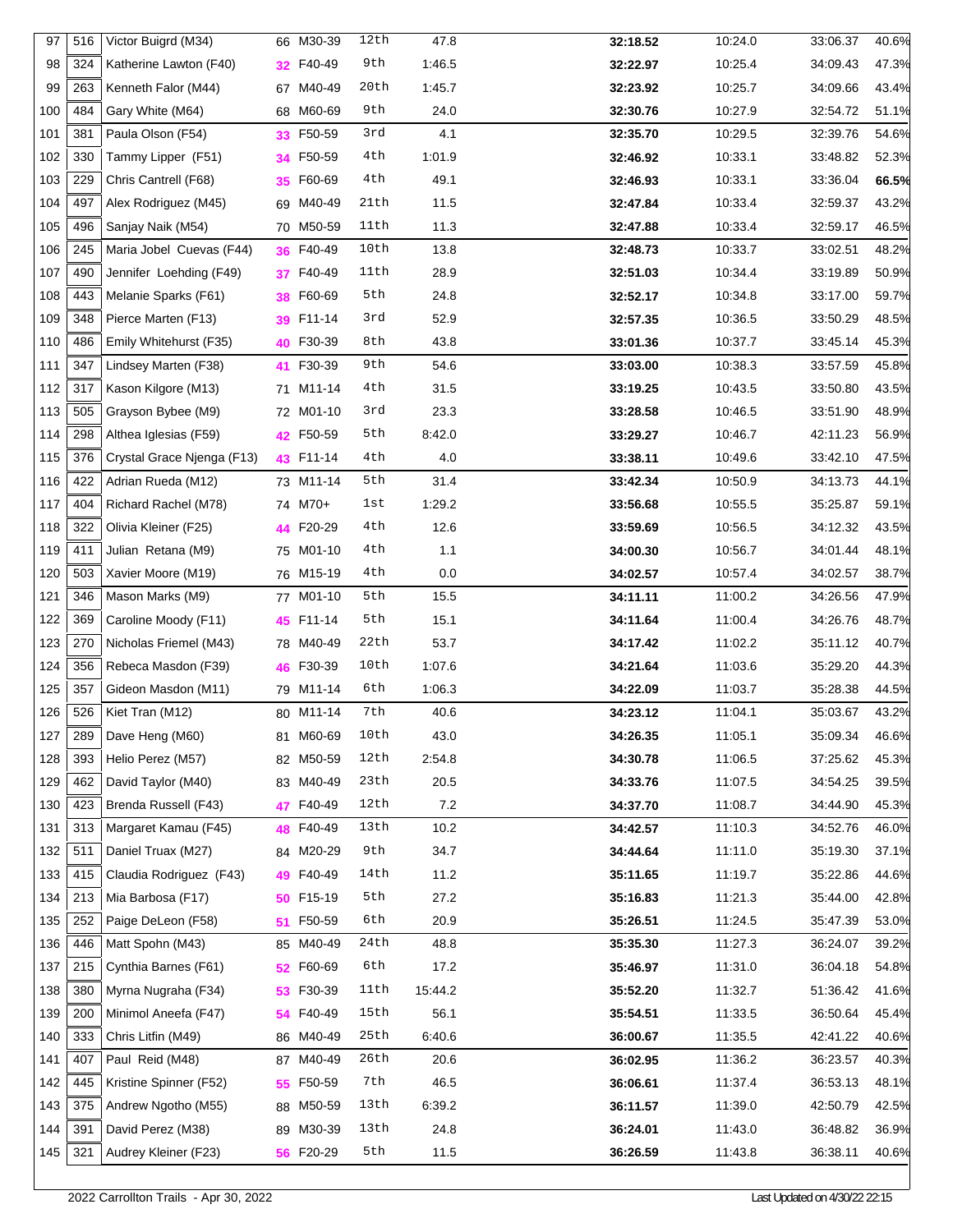| 146 | 513 | William Duncan (M43)     | 90 M40-49     | 27th | 27.7   | 36:29.68 | 11:44.8 | 36:57.37<br>38.3% |  |
|-----|-----|--------------------------|---------------|------|--------|----------|---------|-------------------|--|
| 147 | 217 | Collette Berenguer (F31) | F30-39<br>57  | 12th | 1:21.0 | 36:30.12 | 11:44.9 | 37:51.10<br>40.6% |  |
| 148 | 216 | Waldemar Berenguer (M31) | 91 M30-39     | 14th | 1:21.1 | 36:30.16 | 11:44.9 | 37:51.24<br>35.5% |  |
| 149 | 201 | Getsemani Arellano (M41) | 92 M40-49     | 28th | 8:52.3 | 36:30.17 | 11:45.0 | 45:22.44<br>37.7% |  |
| 150 | 345 | Leah Marks (F41)         | 58 F40-49     | 16th | 17.5   | 36:33.25 | 11:45.9 | 42.2%<br>36:50.75 |  |
| 151 | 288 | Annette Helmcamp (F54)   | 59 F50-59     | 8th  | 2.6    | 36:42.81 | 11:49.0 | 48.5%<br>36:45.38 |  |
| 152 | 218 | Carol Berry (F64)        | F60-69<br>60  | 7th  | 34.4   | 36:48.66 | 11:50.9 | 55.7%<br>37:23.07 |  |
| 153 | 264 | Ron Ferguson (M73)       | 93 M70+       | 2nd  | 24.4   | 36:50.05 | 11:51.3 | 49.8%<br>37:14.49 |  |
| 154 | 500 | Carrie Johnson (F50)     | F50-59<br>61  | 9th  | 18.8   | 36:54.43 | 11:52.8 | 45.8%<br>37:13.21 |  |
| 155 | 371 | Nathan Moody (M7)        | 94 M01-10     | 6th  | 17.0   | 37:03.47 | 11:55.7 | 37:20.48<br>48.0% |  |
| 156 | 242 | Dexter Cook (M78)        | 95 M70+       | 3rd  | 1:23.7 | 37:09.30 | 11:57.5 | 38:33.03<br>54.0% |  |
| 157 | 290 | Rachel Hoff (F27)        | 62 F20-29     | 6th  | 33.1   | 37:33.80 | 12:05.4 | 38:06.89<br>39.4% |  |
| 158 | 473 | Anh Linh Tran (F40)      | F40-49<br>63  | 17th | 43.5   | 37:42.19 | 12:08.1 | 38:25.66<br>40.7% |  |
| 159 | 457 | Jordan Stryk (M36)       | 96 M30-39     | 15th | 55.9   | 37:45.43 | 12:09.2 | 35.1%<br>38:41.34 |  |
| 160 | 316 | Charles Kilgore (M42)    | 97 M40-49     | 29th | 35.5   | 37:52.97 | 12:11.6 | 38:28.45<br>36.6% |  |
| 161 | 395 | Jose Perez (M70)         | 98 M70+       | 4th  | 24.4   | 37:57.50 | 12:13.1 | 38:21.86<br>46.4% |  |
| 162 | 418 | Christian Rueda (M16)    | 99 M15-19     | 5th  | 31.1   | 38:22.88 | 12:21.2 | 38:54.00<br>35.7% |  |
| 163 | 468 | Justine Thomas (M48)     | 100 M40-49    | 30th | 55.9   | 38:23.77 | 12:21.5 | 37.8%<br>39:19.67 |  |
| 164 | 521 | Ana Perez (F26)          | 64 F20-29     | 7th  | 7.7    | 38:32.71 | 12:24.4 | 38.4%<br>38:40.44 |  |
| 165 | 515 | Rocio Rivera (F22)       | 65 F20-29     | 8th  | 40.4   | 38:33.96 | 12:24.8 | 38.4%<br>39:14.36 |  |
| 166 | 499 | Chris Kilfer (M50)       | 101 M50-59    | 14th | 25.8   | 38:43.84 | 12:28.0 | 39:09.63<br>38.1% |  |
| 167 | 410 | Daniel Retana (M12)      | 102 M11-14    | 8th  | 0.9    | 38:44.13 | 12:28.1 | 38.4%<br>38:45.08 |  |
| 168 | 425 | Jamie Saleh (F39)        | F30-39<br>66  | 13th | 8:45.1 | 39:05.62 | 12:35.0 | 47:50.71<br>39.0% |  |
| 169 | 441 | Aundria Smith (F60)      | F60-69<br>67  | 8th  | 18.9   | 39:38.79 | 12:45.7 | 39:57.70<br>48.8% |  |
| 170 | 246 | Jennifer Curtiss (F61)   | F60-69<br>68  | 9th  | 1:02.4 | 39:39.91 | 12:46.0 | 40:42.27<br>49.4% |  |
| 171 | 332 | Sandra Litfin (F52)      | F50-59<br>69  | 10th | 6:10.5 | 39:46.26 | 12:48.1 | 45:56.73<br>43.6% |  |
| 172 | 448 | Jess Stapp (F11)         | F11-14<br>70. | 6th  | 41.6   | 39:50.08 | 12:49.3 | 40:31.73<br>41.8% |  |
| 173 | 504 | Kim Bybee (F42)          | F40-49<br>71  | 18th | 23.3   | 39:54.56 | 12:50.7 | 39.0%<br>40:17.87 |  |
| 174 | 237 | James Cline (M59)        | 103 M50-59    | 15th | 52.2   | 40:07.03 | 12:54.8 | 40:59.24<br>39.6% |  |
| 175 | 394 | Gabriela Perez (F12)     | 72 F11-14     | 7th  | 23.3   | 40:22.29 | 12:59.7 | 40.3%<br>40:45.60 |  |
| 176 | 234 | Claudia Chavarro (F37)   | 73 F30-39     | 14th | 29.9   | 40:53.34 | 13:09.7 | 41:23.28<br>36.9% |  |
| 177 | 366 | Dean Moody (M73)         | 104 M70+      | 5th  | 24.3   | 41:07.62 | 13:14.3 | 41:31.90<br>44.6% |  |
| 178 | 427 | Everett Saleh (M8)       | 105 M01-10    | 7th  | 6:43.6 | 41:08.05 | 13:14.4 | 47:51.60<br>41.4% |  |
| 179 | 279 | Jeff Goodman (M60)       | 106 M60-69    | 11th | 21.2   | 41:31.04 | 13:21.8 | 41:52.26<br>38.6% |  |
| 180 | 510 | Victoria Perez (F14)     | 74 F11-14     | 8th  | 22.5   | 41:39.28 | 13:24.4 | 42:01.77<br>37.7% |  |
| 181 | 350 | Monica Martinez (F14)    | 75 F11-14     | 9th  | 5.5    | 41:47.60 | 13:27.1 | 41:53.09<br>37.6% |  |
| 182 | 475 | Aubrey Urbina (F13)      | 76 F11-14     | 10th | 5.3    | 41:47.83 | 13:27.2 | 41:53.14<br>38.2% |  |
| 183 | 276 | Richard Gonzales (M39)   | 107 M30-39    | 16th | 8.2    | 42:04.94 | 13:32.7 | 42:13.18<br>32.2% |  |
| 184 | 214 | Elissa Barbosa (F43)     | 77 F40-49     | 19th | 26.2   | 42:09.23 | 13:34.1 | 42:35.41<br>37.2% |  |
| 185 | 340 | Christopher Lopez (M35)  | 108 M30-39    | 17th | 48.3   | 42:14.80 | 13:35.9 | 43:03.10<br>31.2% |  |
| 186 | 400 | Amanda Poland (F34)      | 78 F30-39     | 15th | 48.0   | 42:14.88 | 13:35.9 | 43:02.91<br>35.3% |  |
| 187 | 360 | Gareth Mason (M27)       | 109 M20-29    | 10th | 7:59.3 | 42:22.81 | 13:38.5 | 50:22.10<br>30.4% |  |
| 188 | 244 | Janice Cotton (F63)      | 79 F60-69     | 10th | 19.5   | 42:47.50 | 13:46.4 | 43:07.01<br>47.2% |  |
| 189 | 331 | Gabrielle Lipper (F8)    | F01-10<br>80  | 2nd  | 55.8   | 43:05.19 | 13:52.1 | 44:01.02<br>42.0% |  |
| 190 | 199 | Terri Allison (F65)      | 81 F60-69     | 11th | 58.1   | 43:06.38 | 13:52.5 | 44:04.49<br>48.3% |  |
| 191 | 524 | Jack Hammers (M8)        | 110 M01-10    | 8th  | 50.6   | 43:10.09 | 13:53.7 | 39.4%<br>44:00.68 |  |
| 192 | 493 | Katherince Smith (F52)   | 82 F50-59     | 11th | 19.4   | 43:13.58 | 13:54.8 | 40.1%<br>43:33.00 |  |
| 193 | 327 | Zooey Lipper (F8)        | F01-10<br>83  | 3rd  | 1:06.2 | 43:23.66 | 13:58.0 | 44:29.88<br>41.7% |  |
| 194 | 444 | Roger Sparks (M59)       | 111 M50-59    | 16th | 36.7   | 43:32.29 | 14:00.8 | 44:09.00<br>36.5% |  |
|     |     |                          |               |      |        |          |         |                   |  |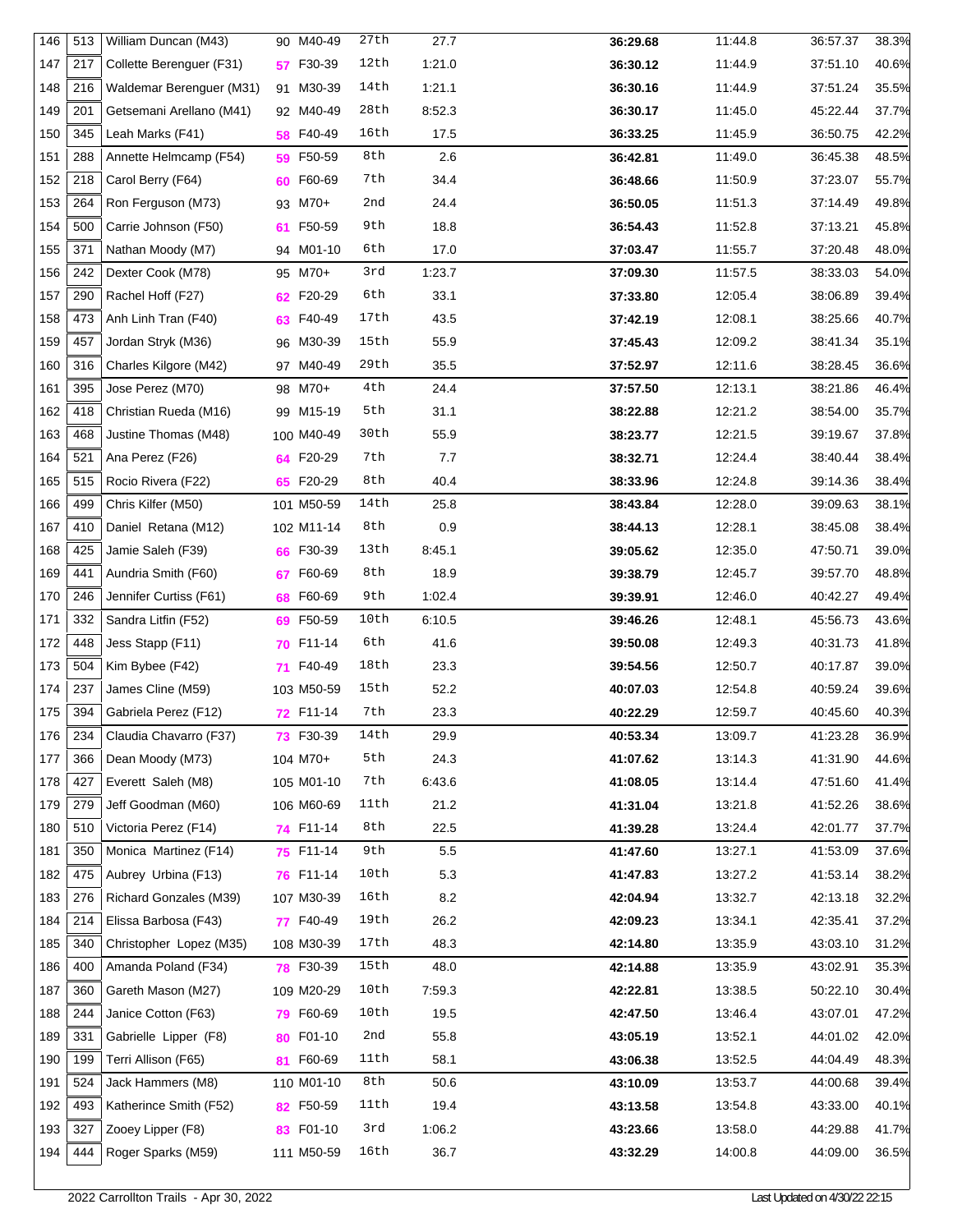| 195 | 219 | Silas Bijja (M27)        | 112 M20-29       | 11th | 15:57.5 | 43:45.16 | 14:05.0 | 59:42.62   | 29.5%        |
|-----|-----|--------------------------|------------------|------|---------|----------|---------|------------|--------------|
| 196 | 328 | Madison Lipper (F11)     | 84 F11-14        | 11th | 1:07.0  | 43:50.18 | 14:06.6 | 44:57.14   | 38.0%        |
| 197 | 260 | Joey Edwards (M57)       | 113 M50-59       | 17th | 37.2    | 43:59.35 | 14:09.5 | 44:36.58   | 35.5%        |
| 198 | 364 | Brad Meier (M50)         | 114 M50-59       | 18th | 6:54.8  | 44:28.88 | 14:19.0 | 51:23.68   | 33.2%        |
| 199 | 292 | Andrew Horiates (M36)    | 115 M30-39       | 18th | 1:05.9  | 44:39.04 | 14:22.3 | 45:44.91   | 29.7%        |
| 200 | 392 | Brianna Perez (F11)      | 85 F11-14        | 12th | 23.2    | 44:46.22 | 14:24.6 | 45:09.43   | 37.2%        |
| 201 | 367 | Martha Moody (F71)       | 86 F70+          | 1st  | 50.4    | 44:46.94 | 14:24.8 | 45:37.38   | 51.2%        |
| 202 | 273 | Phyllis Gaudet (F71)     | 87 F70+          | 2nd  | 59.6    | 44:52.61 | 14:26.7 | 45:52.17   | 51.1%        |
| 203 | 329 | William Lipper (M49)     | 116 M40-49       | 31th | 1:08.7  | 44:56.13 | 14:27.8 | 46:04.87   | 32.6%        |
| 204 | 402 | Susan Prosoco (F35)      | 88 F30-39        | 16th | 27.0    | 45:10.95 | 14:32.6 | 45:37.95   | 33.1%        |
| 205 | 275 | Alfonso Gonzales (M74)   | 117 M70+         | 6th  | 13.5    | 45:15.63 | 14:34.1 | 45:29.12   | 41.2%        |
| 206 | 303 | Jess Johnson (f34)       | 89 f30-39        | 17th | 39.3    | 45:30.23 | 14:38.8 | 46:09.55   | 32.8%        |
| 207 | 498 | Jerry Elm (M57)          | 118 M50-59       | 19th | 33.2    | 45:33.75 | 14:39.9 | 46:06.96   | 34.3%        |
| 208 | 259 | Teresa Edwards (F57)     | 90 F50-59        | 12th | 38.0    | 45:45.59 | 14:43.7 | 46:23.59   | 40.5%        |
| 209 | 373 | Blair Morrow (F35)       | F30-39<br>91     | 18th | 6:55.9  | 46:13.70 | 14:52.8 | 53:09.58   | 32.3%        |
| 210 | 243 | Alissa Cornelius (F39)   | 92 F30-39        | 19th | 1:00.9  | 46:20.56 | 14:55.0 | 47:21.45   | 32.9%        |
| 211 | 209 | Candice Atterberry (F59) | 93 F50-59        | 13th | 0.0     | 46:45.00 | 15:02.8 | 46:45.00   | 40.8%        |
| 212 | 265 | Stephen Foote (M71)      | 119 M70+         | 7th  | 0.0     | 46:45.00 | 15:02.8 | 46:45.00   | 38.2%        |
| 213 | 449 | Kendall Stapp (F8)       | <b>94 F01-10</b> | 4th  | 42.1    | 47:13.48 | 15:12.0 | 47:55.56   | 38.4%        |
| 214 | 437 | Tenielle Sellers (F38)   | 95 F30-39        | 20th | 0.0     | 47:13.58 | 15:12.0 | 47:13.58   | 32.1%        |
| 215 | 451 | James Stapp (M41)        | 120 M40-49       | 32th | 42.0    | 47:14.25 | 15:12.3 | 47:56.26   | 29.1%        |
| 216 | 319 | Kampbell Kilgore (M7)    | 121 M01-10       | 9th  | 32.8    | 47:37.82 | 15:19.8 | 48:10.58   | 37.4%        |
| 217 | 495 | Greg Malcolm (M63)       | 122 M60-69       | 12th | 31.3    | 48:03.98 | 15:28.3 | 48:35.26   | 34.3%        |
| 218 | 397 | Paula Perez (F15)        | 96 F15-19        | 6th  | 22.8    | 48:48.39 | 15:42.6 | 49:11.16   | 31.8%        |
| 219 | 385 | Monalisa Panda (F46)     | F40-49<br>97     | 20th | 4.4     | 49:45.16 | 16:00.8 | 49:49.51   | 32.4%        |
| 220 | 476 | Mayra Urbina (F35)       | 98 F30-39        | 21th | 5.6     | 50:15.88 | 16:10.7 | 50:21.50   | 29.8%        |
| 221 | 522 | Jacob Hammers (M18)      | 123 M15-19       | 6th  | 54.6    | 50:22.74 | 16:12.9 | 51:17.33   | 26.5%        |
| 222 | 523 | Solej Hammers (M10)      | 124 M01-10       | 10th | 51.1    | 50:26.53 | 16:14.1 | 51:17.65   | 31.3%        |
| 223 | 386 | Alessandra Pantoja (F18) | 99 F15-19        | 7th  | 1:30.7  | 50:42.02 | 16:19.1 | 52:12.69   | 29.5%        |
| 224 | 450 | Julia Stapp (F41)        | 100 F40-49       | 21th | 44.0    | 50:55.10 | 16:23.3 | 51:39.14   | 30.3%        |
| 225 | 389 | Claudia Pantoja (F42)    | 101 F40-49       | 22th | 1:29.6  | 51:00.82 | 16:25.2 | 52:30.45   | 30.5%        |
| 226 | 454 | Chanda Stegall (F44)     | 102 F40-49       | 23th | 52.9    | 51:07.41 | 16:27.3 | 52:00.27   | 30.9%        |
| 227 | 452 | Fabian Stegall (M48)     | 125 M40-49       | 33th | 53.2    | 51:08.03 | 16:27.5 | 52:01.23   | 28.4%        |
| 228 | 254 | Maria Diaz (F43)         | 103 F40-49       | 24th | 29.7    | 51:57.96 | 16:43.6 | 52:27.61   | 30.2%        |
| 229 | 291 | Sheila Holen (F50)       | 104 F50-59       | 14th | 9.8     | 52:14.49 | 16:48.9 | 52:24.24   | 32.4%        |
| 230 | 363 | Susan McDowell (F55)     | 105 F50-59       | 15th | 48.8    | 52:27.67 | 16:53.1 | 53:16.49   | 34.4%        |
| 231 | 520 | Susie Perez (F63)        | 106 F60-69       | 12th | 8.0     | 52:43.96 | 16:58.4 | 52:51.96   | 38.3%        |
| 232 | 401 | Randy Price (M46)        | 126 M40-49       | 34th | 1:14.7  | 52:51.89 | 17:00.9 | 54:06.54   | 27.0%        |
| 233 | 390 | Alka Patra (F50)         | 107 F50-59       | 16th | 4.7     | 52:53.58 | 17:01.5 | 52:58.31   | 32.0%        |
| 234 | 308 | Ron Johnson (M64)        | 127 M60-69       | 13th | 40.3    | 53:15.05 | 17:08.4 | 53:55.30   | 31.2%        |
| 235 | 307 | Sherri Johnson (F61)     | 108 F60-69       | 13th | 38.7    | 53:18.04 | 17:09.4 | 53:56.72   | 36.8%        |
| 236 | 195 | Diane Albright (F58)     | 109 F50-59       | 17th | 1:02.3  | 53:30.99 | 17:13.5 | 54:33.28   | 35.1%        |
| 237 | 362 | Kay Mason (F72)          | 110 F70+         | 3rd  | 1:02.6  | 53:33.56 | 17:14.3 | 54:36.18   | 43.5%        |
| 238 | 250 | Lisa Dang (F46)          | 111 F40-49       | 25th | 6:55.2  | 53:46.00 | 17:18.4 | 1:00:41.25 | 30.0%        |
| 239 | 442 | Christi Sneath (F52)     | 112 F50-59       | 18th | 20.7    | 54:57.85 | 17:41.5 | 55:18.51   | 31.6%        |
| 240 | 487 | Olga Yglesias (F90)      | 113 F70+         | 4th  | 4.6     | 55:52.62 | 17:59.1 | 55:57.24   | <b>72.3%</b> |
| 241 | 320 | Setsuko Kinslow (F81)    | 114 F70+         | 5th  | 5.7     | 55:54.80 | 17:59.8 | 56:00.46   | 49.5%        |
| 242 | 358 | Kirsten Mason (F31)      | 115 F30-39       | 22th | 6:59.1  | 58:12.51 | 18:44.1 | 1:05:11.63 | 25.5%        |
| 243 | 494 | Andy Osburn (M52)        | 128 M50-59       | 20th | 34.0    | 58:48.32 | 18:55.7 | 59:22.32   | 25.5%        |
|     |     |                          |                  |      |         |          |         |            |              |